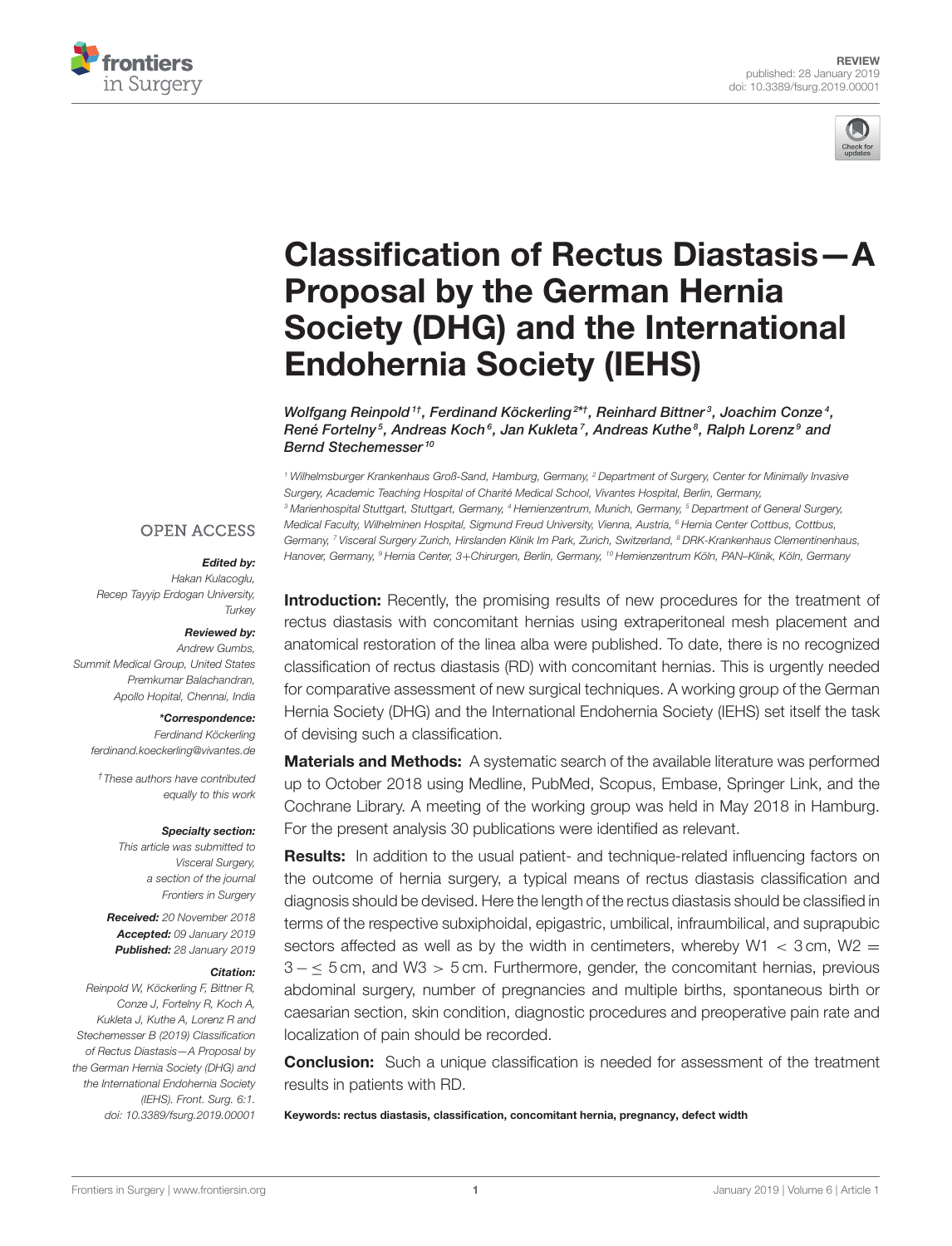# INTRODUCTION

The rectus muscles are normally fused at the midline with no more than 1 to 2 cm separating them [\(1\)](#page-5-0). Rectus diastasis (RD) (diastasis recti, divarication of the rectus muscles) is an acquired condition in which the rectus muscles are separated by an abnormal distance along their length, but with no fascial defect [\(1\)](#page-5-0). A separation of  $>2$  cm is considered to be a rectus diastasis [\(1\)](#page-5-0). It is most commonly found in middle-aged and older men with central obesity, or in women who have carried a large fetus or twins to term [\(1\)](#page-5-0). RD is characterized by a protruding midline following an increase in intra-abdominal pressure [\(2\)](#page-5-1).The condition is characterized by a gradual thinning and widening of the linea alba, combined with a general laxity of the ventral abdominal wall muscles [\(2\)](#page-5-1). The musculofascial continuity of the midline and subsequent absence of a true hernia sac is what sets RD apart from a ventral hernia [\(2\)](#page-5-1). But thinning and stretching of the linea alba is an important risk factor for actual development of midline hernias (umbilical, epigastric, trocar, incisional hernia) due to the deterioration of the connective tissue and the pulling of the abdominal muscles [\(3\)](#page-5-2). In a series of even small umbilical and epigastric hernias (<2 cm) concomitant rectus diastasis was diagnosed in 45% of patients [\(3\)](#page-5-2). If RD is associated with midline hernias, the surgical procedure most recommended could be corrective surgery of both pathologies at the same time [\(4\)](#page-5-3).

In systematic reviews the published literature on surgical treatment of RD is assessed to be of low scientific and methodological quality [\(2,](#page-5-1) [5\)](#page-5-4). There is currently no consensus as to the definition and classification of RD [\(4\)](#page-5-3). Based on the current literature, no clear distinction can be made in the recurrence rate, postoperative complications, or patient reported outcomes [\(2\)](#page-5-1). This applies, in particular, to the numerous innovative minimally invasive techniques recently reported in the literature for treatment of RD with concomitant ventral hernias [\(4,](#page-5-3) [6](#page-5-5)[–19\)](#page-5-6). The promising results of new procedures with extraperitoneal mesh placement and anatomical restoration of the linea alba, such as the endoscopic-assisted or endoscopic mini open sublay repair (MILOS, EMILOS), endoscopicassisted linea alba reconstruction (ELAR), laparoscopic linea alba stapler repair, enhanced total extraperitoneal ventral hernia repair (eTEP), laparoscopic intracorporeal rectus aponeuroplasty (LIRA), preaponeurotic endoscopic repair (REPA) and totally endoscopic sublay (TES), have to be confirmed in future trials [\(4,](#page-5-3) [6](#page-5-5)[–19\)](#page-5-6). For enhanced comparability of the treatment results of hernia surgery a recognized classification system is indispensable [\(20\)](#page-5-7). Moreover, all patient characteristics influencing the treatment results should be analyzed [\(21\)](#page-5-8).

Therefore, on the basis of the existing literature, a working group of the German Hernia Society (DHG) and the International Endohernia Society (IEHS) set about defining the patient- and technique-related factors in order to propose a classification of RD.

# MATERIALS AND METHODS

The members of the working group were requested, on the basis of a literature search, to identify potential classification features for rectus diastasis. The results of that literature search were presented by the members to the group at a meeting in May 2018 in Hamburg. Then a consensus was reached by the group. The consensus-building results are now presented below (**[Figure 1](#page-2-0)**). Consensus building was based on 30 relevant literature sources identified in searches of PubMed, Medline, Google scholar, and the Cochrane Library. The following search terms were used: "Rectus diastasis," "Diastasis recti," "Rectus divarication," "Rectus abdominis diastasis," "Sublay repair," "Sublay technique," "Retromuscular mesh placement," "Ventral hernia," "Ventral hernia repair," "Abdominal wall reconstruction."

# RESULTS

### Normal Anatomy of the Linea Alba

The existence of the linea alba implies a physiological distance between the two rectus muscles. Beer et al. [\(22\)](#page-5-9) examined 150 nulliparous women between 20 and 45 years of age and with a body mass index  $\langle 30 \text{ kg/m}^2 \text{ by ultrasound at three reference}$ points: the origin at the xiphoid, 3 cm above and 2 cm below the umbilicus. The mean width was  $7 \pm 5$  mm at the xiphoid,  $13 \pm 7$  mm above and  $8 \pm 6$  mm below the umbilicus. For the definition of the normal width of the linea alba, the 10 and 90th percentiles were taken. The authors concluded that in nulliparous women the linea alba can be considered "normal" up to a width of 15 mm at the xiphoid, up to 22 mm at 3 cm above the umbilicus and up to 16 mm at the reference point 2 cm below the umbilicus.

In a recent ultrasound trial of 84 primiparous women, Mota et al. [\(23\)](#page-5-10) measured the linea alba during and after pregnancy. The normal width of the linea alba was defined by the 20 and 80th percentiles. During pregnancy, the 20th and the 80th percentile corresponded to 49–79 mm at 2 cm below the umbilicus, 54– 86 mm at 2 cm above the umbilicus and 44–79 mm at 5 cm above the umbilicus. At 6 months postpartum, the 20th and the 80th percentile corresponded to 9–21 mm, 17–28 mm, and 12– 24 mm at 2 cm below, 2 cm above and 5 cm above the umbilicus, respectively.

In an anatomical study by Rath et al. [\(24\)](#page-5-11), RD in patients below 45 years of age was considered as a separation of the two rectus muscles exceeding 10 mm above the umbilicus, 27 mm at the umbilical ring and 9 mm below the umbilicus. Above 45 years of age, the corresponding values were 15, 27, and 14 mm, respectively.

Hence, the anatomical measurements and ultrasound examinations produce similar findings. A separation of the rectus muscles of up to 2 cm can thus be considered normal. A separation of both medial edges of the rectus muscles of >2 cm must therefore be considered pathologic.

# Width of RD

Ranney [\(25\)](#page-5-12) proposed a classification of RD based on the width of the defect (**[Table 1](#page-2-1)**): An observed separation of <3 cm between the rectus muscles has been labeled mild diastasis, 3– 5 cm separation moderate diastasis and more than 5 cm severe diastasis.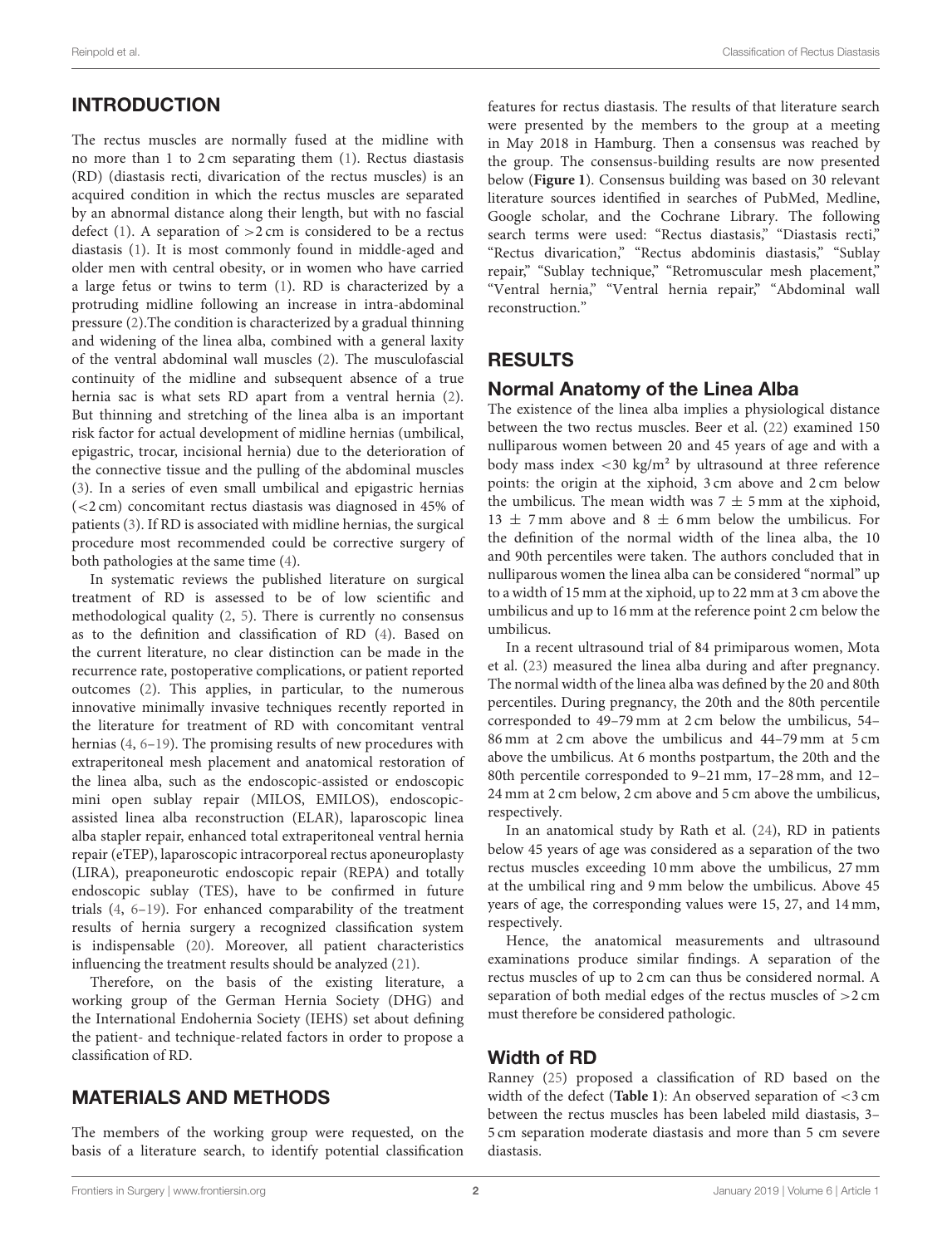

<span id="page-2-1"></span><span id="page-2-0"></span>TABLE 1 | Width of RD according to Ranney [\(25\)](#page-5-12).

| W1             | $<$ 3 cm   |
|----------------|------------|
| W <sub>2</sub> | $3 - 5$ cm |
| W <sub>3</sub> | $>5$ cm    |
|                |            |

# Length of RD

For the length of the RD the European Hernia Society classification of midline incisional hernias can be used [\(20\)](#page-5-7), separating the distance between the xiphoid and pubic bone into the subxiphoidal, epigastric, umbilical, infraumbilical, and suprapubic sectors (**[Figure 2](#page-3-0)**). In addition to classification of the width and length (**[Figure 2](#page-3-0)** and **[Table 1](#page-2-1)**), the maximum width and length of the RD should also be given in centimeters.

# Concomitant Hernias

Since concomitant hernias are the real indication for surgical treatment of RD [\(4\)](#page-5-3), these should also be recorded. Often, several hernias are observed in association with RD (**[Table 2](#page-3-1)**).

### Previous Operations

It is also important to document all previous laparoscopic or open surgical procedures in cases of rectus diastasis (**[Table 3](#page-3-2)**). Here a distinction should be made between previous primary ventral hernia repairs (umbilical or epigastric hernia) and laparoscopic and open abdominal surgical procedures as well as gynecology operations (**[Table 3](#page-3-2)**) [\(26\)](#page-5-13).

### Number of Pregnancies and RD

It is believed that women with RD have a greater number of pregnancies and deliveries. However, the results of other studies showed that RD above the umbilicus has similar prevalence in primiparae and multiparae [\(27\)](#page-5-14). In order to obtain better data on this in the future, the number of pregnancies and multiple births should be precisely documented (**[Table 4](#page-3-3)**). Older age at the first pregnancy and caesarian section lead more often to post-partum functional deficits of the lower trunk.

# Skin Condition

Following childbirth women often experience not just RD but are also left with considerable excess skin, with upright skin folds. These patients will not benefit from corrective RD surgery alone but will also need to undergo abdominoplasty [\(28\)](#page-5-15). Without appropriate abdominoplasty there will be even more excess skin and more pronounced skin folds following corrective RD surgery alone, with an unaesthetic cosmetic result and corresponding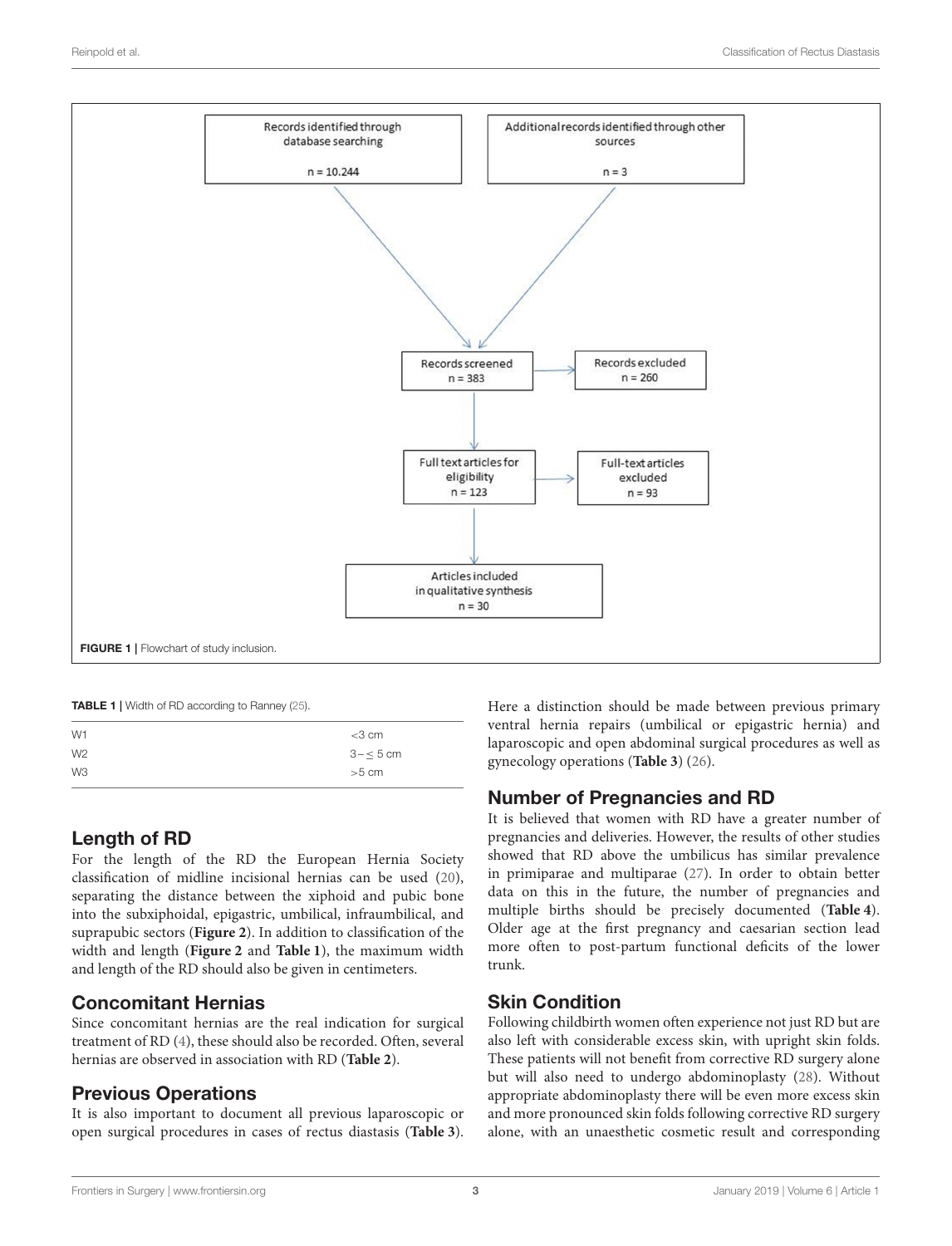| subxyphoidal   | M <sub>1</sub> |                      | $\frac{1}{3}$ cm                                           |                |
|----------------|----------------|----------------------|------------------------------------------------------------|----------------|
| epigastric     | M <sub>2</sub> |                      |                                                            |                |
| umbilical      | M <sub>3</sub> |                      | 3 <sub>cm</sub><br>3 <sub>cm</sub>                         |                |
| infraumbilical | M4             |                      |                                                            |                |
|                |                |                      |                                                            |                |
| suprapubic     | M <sub>5</sub> |                      | $\frac{1}{3}$ cm<br><b>Rectus Diastasis Classification</b> |                |
|                |                | M1                   | subxiphoidal                                               |                |
|                |                |                      |                                                            |                |
| Midline        |                | M2<br>M <sub>3</sub> | epigastric<br>umbilical                                    |                |
|                |                | M4                   | infraumbilical                                             |                |
|                |                | M <sub>5</sub>       | suprapubic                                                 |                |
| Length:        | cm             |                      | Width:                                                     | cm             |
| Width          |                | W <sub>1</sub>       | W <sub>2</sub>                                             | W <sub>3</sub> |

#### <span id="page-3-1"></span><span id="page-3-0"></span>TABLE 2 | Type of concomitant hernias in patients with RD.

| Umbilical hernia  | ves |   | no |  |
|-------------------|-----|---|----|--|
| Epigastric hernia | ves | ш | no |  |
| Port site hernia  | ves | ш | no |  |
| Incisional hernia | ves |   | no |  |
|                   |     |   |    |  |

patient dissatisfaction. Therefore, due attention should be paid to the skin condition in therapy decision-making (**[Table 5](#page-3-4)**) [\(28\)](#page-5-15).

### Diagnosis of RD

In a systematic review the available information supports the belief that ultrasound and calipers are adequate methods to asses RD [\(29\)](#page-5-16). For other methods limited measurement information of low to moderate quality is available and further evaluation of these measurement properties is required (**[Table 6](#page-3-5)**) [\(29\)](#page-5-16).

### Preoperative Pain

Patients with ventral hernias who already experience preoperative pain are also at higher risk of postoperative chronic pain [\(21\)](#page-5-8). Patients with RD also experience more low <span id="page-3-2"></span>TABLE 3 | Previous abdominal surgery within the width and length of the RD.

| No previous surgery                                 |   |
|-----------------------------------------------------|---|
|                                                     |   |
| Previous laparoscopic primary ventral hernia repair |   |
| Previous open primary ventral hernia repair         |   |
| Previous other laparoscopic procedures              |   |
| Previous other open procedure with midline incision | n |
| Previous other open procedure with lateral incision |   |
| Previous cesarion section                           |   |

### <span id="page-3-3"></span>TABLE 4 | Number of pregnancies and multiple birth.

| 1. Pregnancy    | П |                   |   |
|-----------------|---|-------------------|---|
| 2. Pregnancy    | П |                   |   |
| 3. Pregnancy    | □ |                   |   |
| 4. Pregnancy    | П |                   |   |
| > 4 Pregnancies | □ |                   |   |
| Multiple birth  | п | with 2 babies     | П |
|                 |   | with 3 babies     | П |
|                 |   | with $>$ 3 babies |   |
|                 |   |                   |   |

### <span id="page-3-4"></span>TABLE 5 | Skin condition.

| -SO            | No skin laxity and no skin folds          |  |
|----------------|-------------------------------------------|--|
| S <sub>1</sub> | Minor skin laxity and only few skin folds |  |
| S2             | Major skin laxity and extreme skin folds  |  |

### <span id="page-3-5"></span>TABLE 6 | Diagnostics of RD.

| Clinical bulge while standing |  |
|-------------------------------|--|
| Clinical bulge at sit-up      |  |
| Calipers                      |  |
| Ultrasound                    |  |
| <b>MRI</b>                    |  |
| <b>CT</b>                     |  |
| Intraoperative measurement    |  |

back pain due to the instability of the abdominal wall [\(30\)](#page-5-17). RD width may be associated with severity of low back pain [\(30\)](#page-5-17). Therefore, the preoperative pain severity and localization should be carefully documented (**[Tables 7](#page-4-0)**, **[8](#page-4-1)**).

### Other Influencing Factors on the Outcome of Hernia Surgery

In addition to the aforementioned, specific characteristics of rectus diastasis that could potentially affect the outcome, all other patient- and technique-related factors known to impact the outcome should of course also be documented (**[Tables 9](#page-4-2)**, **[10](#page-4-3)**) [\(21\)](#page-5-8).

### **DISCUSSION**

In systematic reviews of the surgical treatment of RD, the published studies are assessed to be of low scientific and methodological quality [\(2,](#page-5-1) [5\)](#page-5-4). The main reason for the poor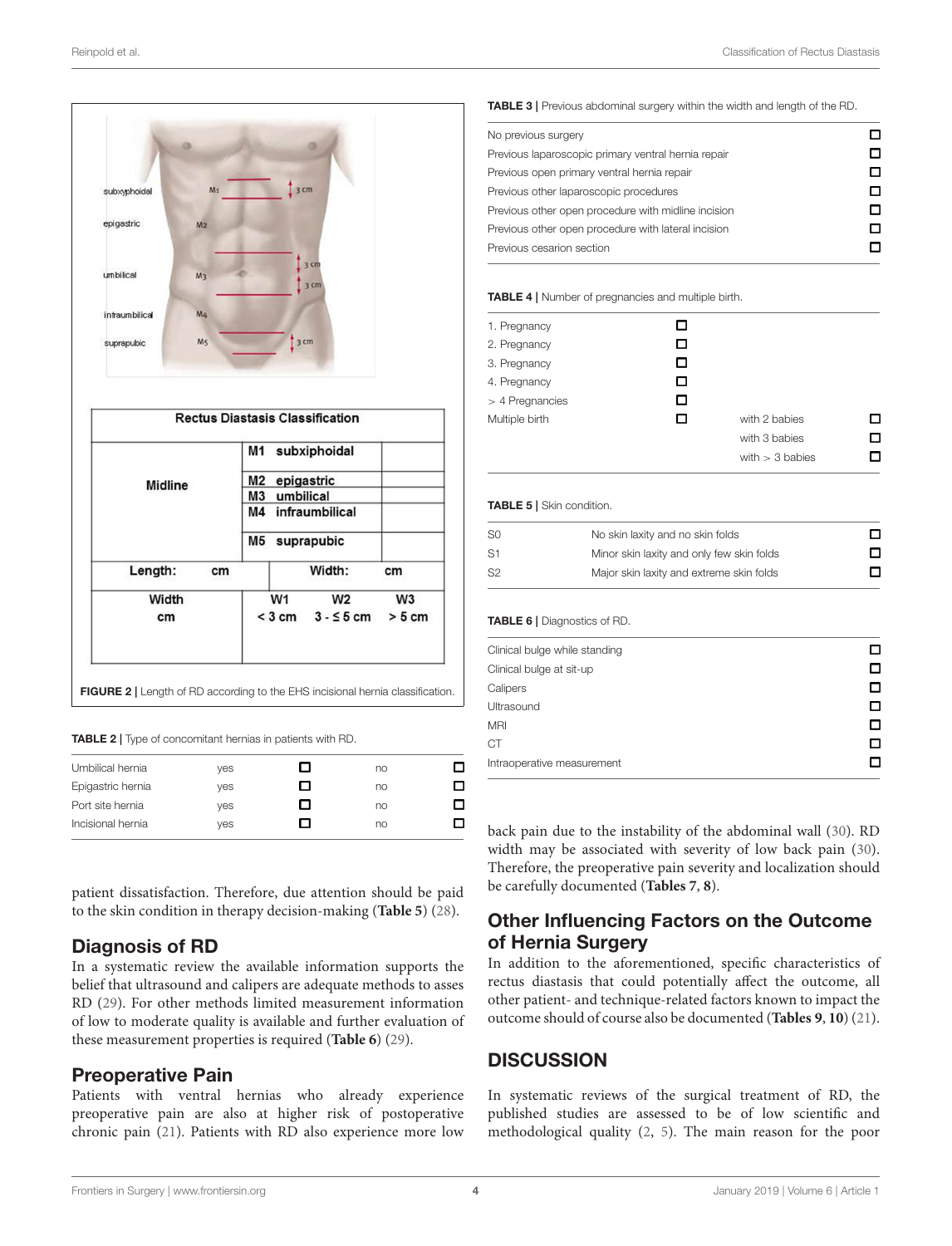### <span id="page-4-0"></span>TABLE 7 | Preoperative pain at rest.

|                  | Preoperative pain at rest: |   |                 |   |             | Yes |   | $\Box$ | <b>No</b> | □ |
|------------------|----------------------------|---|-----------------|---|-------------|-----|---|--------|-----------|---|
| Pain location:   |                            |   | □<br>Linea alba |   | <b>Back</b> |     | □ | Other  | □         |   |
| <b>VAS Score</b> |                            |   |                 |   |             |     |   |        |           |   |
|                  | 2                          | 3 | $\overline{4}$  | 5 | 6           | 7   | 8 | 9      | 10        |   |
|                  |                            |   |                 |   |             |     |   |        |           |   |
|                  |                            |   |                 |   |             |     |   |        |           |   |
|                  |                            |   |                 |   |             |     |   |        |           |   |
|                  |                            |   |                 |   |             |     |   |        |           |   |

<span id="page-4-1"></span>TABLE 8 | Preoperative pain at physical activities.

| Preoperative pain at physical activities:<br>Pain location: |                |   |                |   |   |   |   | Yes $\Box$ No<br>Linea alba $\Box$ Back $\Box$ Other |    | □<br>$\Box$ |
|-------------------------------------------------------------|----------------|---|----------------|---|---|---|---|------------------------------------------------------|----|-------------|
| <b>VAS Score</b>                                            |                |   |                |   |   |   |   |                                                      |    |             |
|                                                             | $\overline{2}$ | 3 | $\overline{4}$ | 5 | 6 | 7 | 8 | 9                                                    | 10 |             |
|                                                             |                |   |                |   |   |   |   |                                                      |    |             |
|                                                             |                |   |                |   |   |   |   |                                                      |    |             |
|                                                             |                |   |                |   |   |   |   |                                                      |    |             |
|                                                             |                |   |                |   |   |   |   |                                                      |    |             |

<span id="page-4-2"></span>**TABLE 9 | Patient-related influencing factors on the outcome in hernia surgery.** 

| $\triangleright$ Gender |
|-------------------------|
| $\triangleright$ BMI    |
| > ASA score             |
|                         |

 $\triangleright$  Age

 $\triangleright$  Risk factors

(COPD, Diabetes, Aortic aneurysm, Immunosuppression, Corticoids, Smoking, Coagulopathy, Antiplatelet medication, Anticoagulation therapy)

<span id="page-4-3"></span>TABLE 10 | Technic-related influencing factors on the outcome in hernia surgery.

| Mesh type                                         |  |
|---------------------------------------------------|--|
| Mesh size                                         |  |
| Defect closure                                    |  |
| Mesh-fixation - Suture, Tacker, Glue, Combination |  |

quality of these studies on surgical treatment of RD is thought to be the lack of a uniform definition and classification of RD. This hampers comparability of the study findings on RD. Recently, numerous innovative techniques, with case series reports, have been introduced for surgical treatment of RD [\(4,](#page-5-3) [6](#page-5-5)[–19\)](#page-5-6). Classification of RD is needed in order to be able to evaluate the significance of all these different techniques and to properly characterize the respective patient collective in comparative studies. Only on the basis of comparative RD patient collectives can an acceptable method comparison be made.

Therefore, a working group of the DHG and the IEHS has compiled the classification presented here. In doing so, it has closely followed the European Hernia Society classification of primary and incisional abdominal wall hernias

[\(20\)](#page-5-7) and has added specific aspects of RD. In addition to the assignment of the RD longitudinal extension to midline sectors (subxiphoidal, epigastric, umbilical, infraumbilical, and subrapubic), the extension in centimeters is also recorded, as is the width of the rectus diastasis. Besides, the width of the rectus diastasis should be classified according to Ranney [\(25\)](#page-5-12). An observed separation of <3 cm between the rectus muscles is labeled mild diastasis, 3–5 cm separation of the rectus muscles moderate diastasis and more than 5 cm severe diastasis [\(25\)](#page-5-12). The concomitant hernias should be documented as well as any previous surgery. In particular in the case of women, the skin condition should be described since this has implications for treatment, generally involving a combination of corrective rectus diastasis surgery and abdominoplasty [\(28\)](#page-5-15). The number of pregnancies and multiple births should also be documented. Since preoperative pain constitutes a risk factor for chronic postoperative pain, preoperative pain severity, and pain localization should also be noted [\(21\)](#page-5-8). The diagnostic procedures used should also be specified in order to ascertain the basis on which the aforementioned parameters were defined.

In addition to these RD-specific factors, all patient-related factors known to impact the outcome of hernia surgery should of course also be documented (age, gender, ASA score, BMI, risk factors, COPD, diabetes, aortic aneurysm, immunosuppression, corticoids, smoking, coagulopathy, antiplatelet medication, and anticoagulation therapy) [\(21\)](#page-5-8).

Likewise, the technical details of the operation, such as the mesh type, mesh size, defect closure and the fixation technique, should be documented [\(21\)](#page-5-8). Only in that way will it be possible in multivariable analyses to identify all influencing factors on the outcome of a specific operation technique. Precise characterization of the patient collective is also needed for comparative analysis of operation techniques [\(21\)](#page-5-8). Armed with that information it will be possible in the future to make a quality-oriented decision on the many new surgical techniques for treatment of RD.

In summary, in addition to the patient- and techniquerelated factors, RD-specific classification is needed for qualitative assessment of the numerous innovative surgical techniques for treatment of RD. The proposal presented here by a working group of the DHG and the IEHS classifies RD on the basis of the diastasis length (subxiphoidal, epigastric, umbilical, infraumbilical, and suprapubic), diastasis width (W1  $<$  3 cm, W2 = 3 –  $\leq$  5 cm, and W3  $>$  5 cm) concomitant hernias (umbilical, epigastric, port-site, and incisional hernia), previous operations, number of pregnancies and multiple births, skin condition and severity and localization of preoperative pain.

### AUTHOR CONTRIBUTIONS

WR and FK: publication concept and draft. All authors: literature search, literature analysis, and critical review of the publication draft.